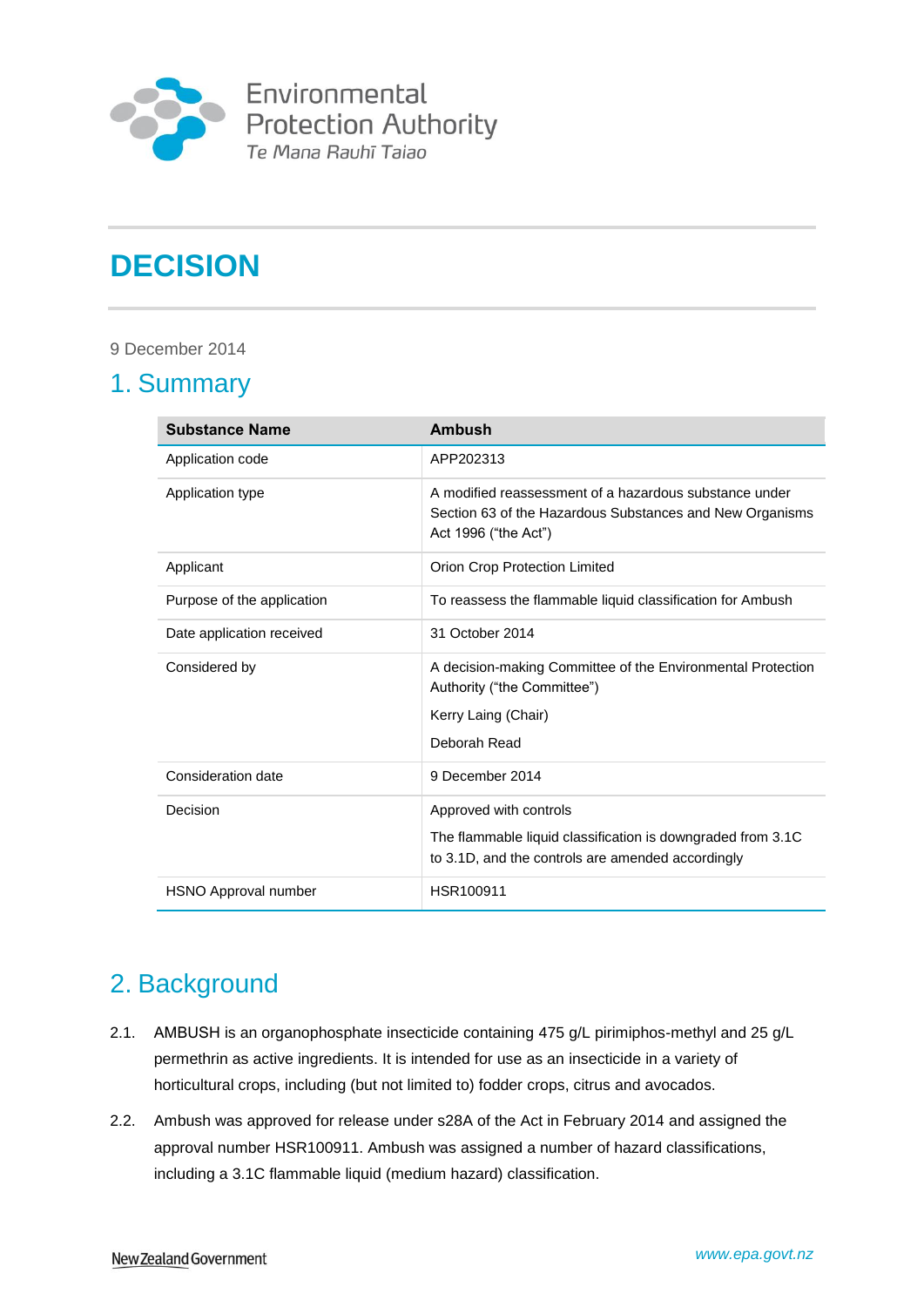2.3. The applicant has subsequently generated new data for the Ambush formulation showing that the substance should have a lower flammability classification (3.1D versus 3.1C).

# 3. Process and consultation

- 3.1. Grounds to reassess Ambush were formally established in accordance with section 62 of the Act in October 2014.
- 3.2. The current application to modify the flammable liquid classification of Ambush was lodged pursuant to section 63A of the Act on 31 October 2014.
- 3.3. The application was not publicly notified in accordance with section 53 of the Act as the staff of the Environmental Protection Authority ("the staff") considered there would not be significant public interest. This is because the application seeks to modify only one specific aspect of the approval (the flammable liquid classification), and the nature of the change will not significantly affect the level of risk to human health and/or the environment. The staff note that the original application that led to the approval of Ambush was also not considered to be of significant public interest. This was because there were other similar approved substances containing the same active ingredients, applied at the same rates, and intended for use as an insecticide. In addition, the EPA had recently concluded its reassessment of a number of organophosphate and carbamate (OPC) substances, including the two active ingredients contained in Ambush. During the approval of Ambush, the new additional controls arising from the OPC reassessment were applied to the Ambush approval.
- 3.4. Section 63A(5) of the Act notes that if the Authority does not publicly notify an application for a modified reassessment, then Authority must:
	- *do everything reasonably practicable on its part to consult with all persons who, in its opinion, may be affected by the reassessment; and*
	- *give those persons a reasonable opportunity to make submissions and comments to the Authority on the reassessment; and*
	- *consider all submissions and comments received.*
- 3.5. The staff advised the Committee that no persons would be affected by this application. This conclusion was reached after considering the following points:
	- The newly acquired product flashpoint data clearly demonstrates that a change in the flammable liquid classification is appropriate.
	- The proposed amendment to reduce the flammable liquid classification would result in a change to the controls on the approval. However, the changes would be to delete some of existing controls, and no new controls would be added. Therefore there are not expected to be any increased compliance costs on the basis of the proposal to change the approval. Compliance costs may instead decrease due to the relaxing of controls permitted by the downgraded classification.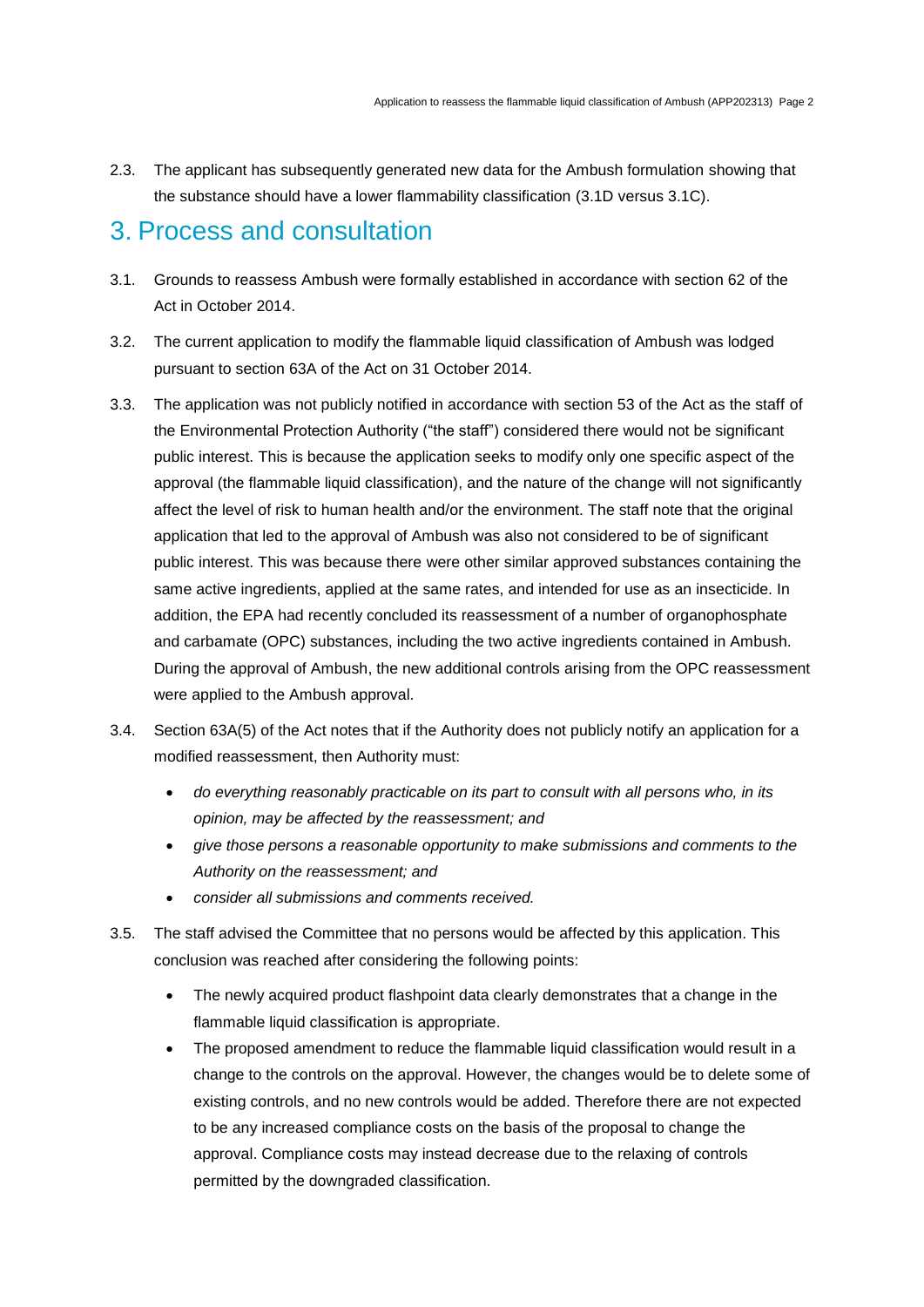- EPA staff considered whether distributors or stockists of Ambush may need to be notified of the proposed changes. However, the applicant advised EPA staff that the substance has not been sold or distributed since the approval in February 2014.
- The controls that already apply to the substance manage risks associated with a higher flammability hazard (i.e. the risks are 'over-managed', rather than being 'under-managed').

# 4. New information regarding flammability

- 4.1. The staff advised the Committee that the applicant had provided new flashpoint data for the formulated substance. This information was new data that had not been generated at the time Ambush was first approved.
- 4.2. The new information determined the flashpoint of Ambush to be 65 °C. In accordance with the Hazardous Substances (Classification) Regulations 2001, a flashpoint of 65 °C means that Ambush should be classified as a 3.1D flammable liquid (low hazard).
- 4.3. Table 1 below lists the hazard classifications of Ambush as originally assigned during the approval of EPA application APP201948, and the revised classification of the substance based on the new flashpoint information provided.
- 4.4. The flammable liquid classification is the only hazard classification to change as a result of this application.

| <b>Hazardous property</b>                   | <b>Original classification</b> | <b>Revised classification</b> |
|---------------------------------------------|--------------------------------|-------------------------------|
| Flammable liquid                            | 3.1C                           | 3.1 <sub>D</sub>              |
| Acute toxicity (oral, dermal)               | 6.1E                           | 6.1E                          |
| Acute toxicity (aspiration hazard)          | 6.1E                           | 6.1E                          |
| Skin irritancy                              | 6.3B                           | 6.3B                          |
| Eye irritancy                               | 6.4A                           | 6.4A                          |
| Respiratory sensitisation                   | 6.5A                           | 6.5A                          |
| Contact sensitisation                       | 6.5B                           | 6.5B                          |
| Reproductive/developmental toxicity         | 6.8B                           | 6.8B                          |
| Target organ/systemic toxicity (oral)       | 6.9A                           | 6.9A                          |
| Target organ/systemic toxicity (inhalation) | 6.9B                           | 6.9B                          |
| Ecotoxic to aquatic environments            | 9.1A                           | 9.1A                          |
| Ecotoxic to soil environments               | 9.2D                           | 9.2D                          |
| Ecotoxic to terrestrial vertebrates         | 9.3A                           | 9.3A                          |

Table 1. Hazard classifications for Ambush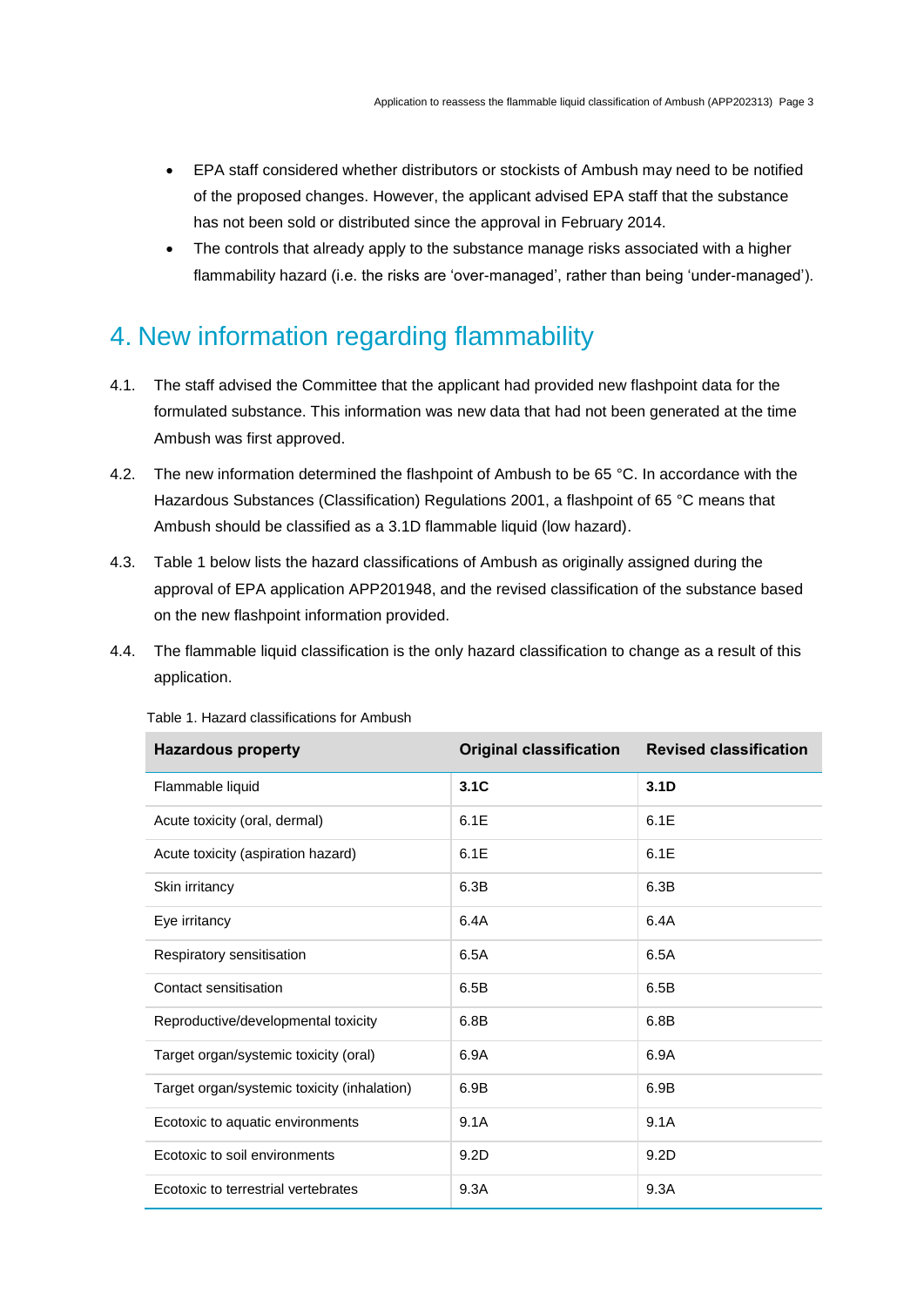| Ecotoxic to terrestrial invertebrates | 9.4A | 9.4A |
|---------------------------------------|------|------|
|---------------------------------------|------|------|

# 5. Changes to the controls

- 5.1. When Ambush was approved in February 2014 a suite of controls were applied to the approval to manage risks associated with the hazardous properties throughout the entire lifecycle of the substance. Included within the control suite were a number of "default controls"<sup>1</sup> specifically applied in order to mitigate risks associated with the flammable properties. The controls applied at that time reflected the requirements under the Hazardous Substances Regulations<sup>2</sup> for safe management of a 3.1C flammable liquid (medium hazard).
- 5.2. The new information demonstrating Ambush should in fact be classified as a 3.1D flammable liquid (low hazard) means that the controls currently applied to Ambush are overly conservative because they are intended to manage a higher degree of hazard. Accordingly, the staff advised the Committee that the controls intended to manage risks associated with the flammable properties of Ambush should be amended to reflect the lower 3.1D flammable liquid (low hazard) classification.
- 5.3. Table 2 below lists the default controls which were originally applied to the Ambush approval specifically to manage the 3.1C flammable liquid hazard. Also noted within Table 2 is the staff advice as to whether these controls should be deleted or retained in light of the revised flammable liquid classification (3.1D).

Table 2. Default controls for managing risks associated with the flammable liquid hazard currently applied to the Ambush approval, and the proposal to retain or delete the controls on the basis of the downgraded 3.1D classification

| <b>Control</b> | <b>Regulation</b> | <b>Description</b> | <b>Retain or delete</b> |
|----------------|-------------------|--------------------|-------------------------|
| code           |                   |                    | the control?            |

| F1             | Reg 7          | General test certification requirements for<br>hazardous substance locations                   | <b>Delete</b> |
|----------------|----------------|------------------------------------------------------------------------------------------------|---------------|
| F2             | Reg 8          | Restrictions on the carriage of flammable<br>substances on passenger service vehicles          | <b>Retain</b> |
| F3             | <b>Reg 55</b>  | General limits on flammable substances                                                         | <b>Delete</b> |
| F5             | Regs 58, 59    | Requirements regarding hazardous atmosphere<br>zones for class 2.1.1, 2.1.2 and 3.1 substances | <b>Delete</b> |
| F <sub>6</sub> | Regs $60 - 70$ | Requirements to prevent unintended ignition of                                                 | <b>Retain</b> |

*Hazardous Substances (Classes 1 to 5 Controls) Regulations 2001*

 $\overline{a}$ 

 $1$  The term "default controls" refers to controls that are triggered by virtue of the hazard classification of a substance. The default controls are prescribed by regulations under the Act.<br><sup>2</sup> The various HSNO regulations can be found online at <u>http://www.legislation.co.nz</u>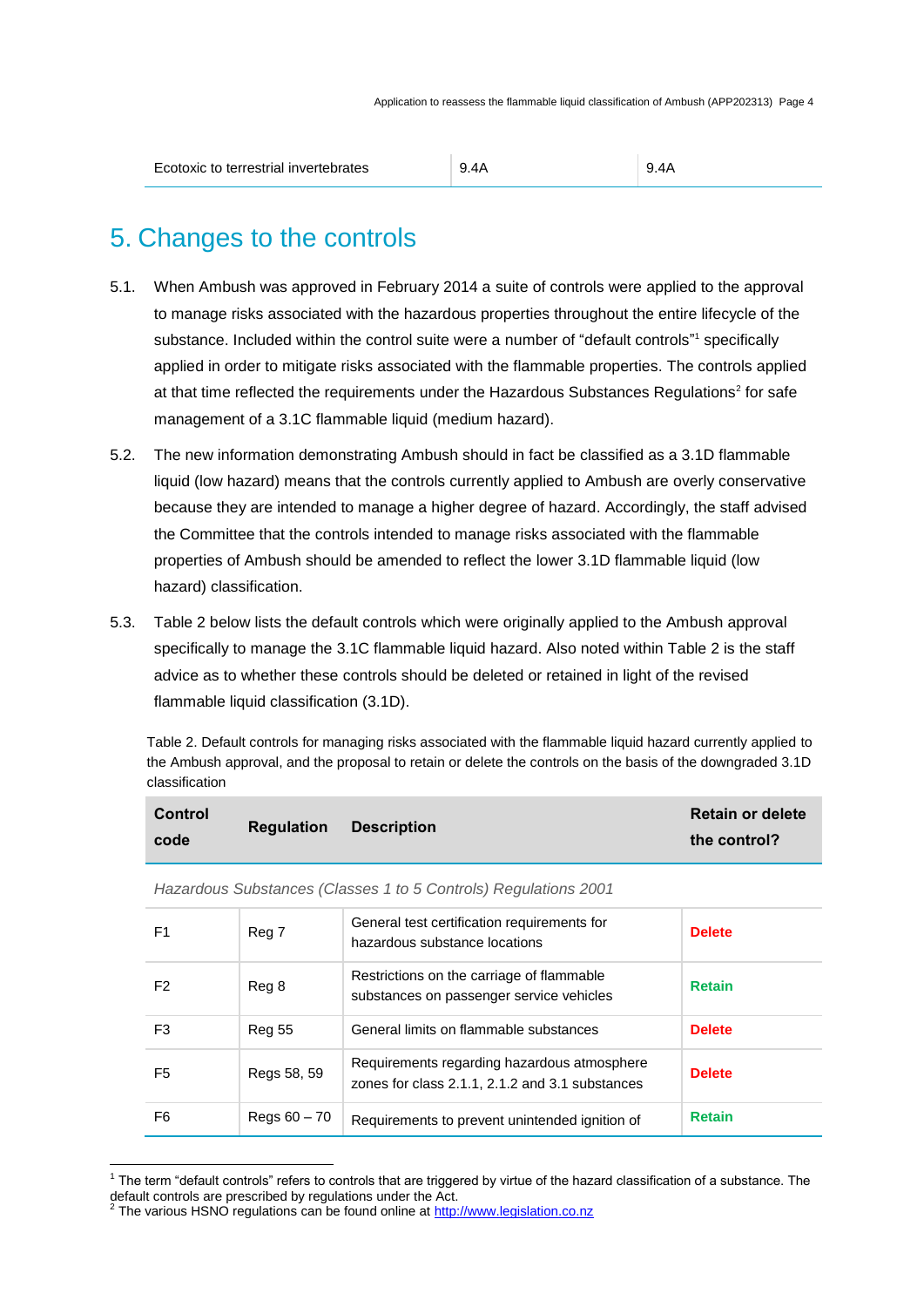| Control<br>code | <b>Regulation</b> | <b>Description</b>                                                                                       | <b>Retain or delete</b><br>the control? |
|-----------------|-------------------|----------------------------------------------------------------------------------------------------------|-----------------------------------------|
|                 |                   | class $2.1.1$ , $2.1.2$ and $3.1$ substances                                                             |                                         |
| F <sub>11</sub> | Reg 76            | Segregation of incompatible substances                                                                   | <b>Retain</b>                           |
| F <sub>12</sub> | Reg 77            | Requirement to establish a hazardous substance<br>locations if flammable substances are present          | <b>Delete</b>                           |
| F <sub>14</sub> | Reg 81            | Test certification requirements for facilities where<br>class 2.1.1, 2.1.2 or 3.1 substances are present | <b>Delete</b>                           |
| F <sub>16</sub> | Reg 83            | Controls on transit depots where flammable<br>substances are present                                     | <b>Delete</b>                           |

*Hazardous Substances (Packaging) Regulations 2001*

|  |  |  | Packaging requirements for flammable liquids |  |
|--|--|--|----------------------------------------------|--|
|--|--|--|----------------------------------------------|--|

### *Hazardous Substances (Identification) Regulations 2001*

| 15  | Reg 11 | Priority identifiers for flammable substances                   | <b>Retain</b> |
|-----|--------|-----------------------------------------------------------------|---------------|
| 113 | Reg 22 | Secondary identifiers for flammable substances                  | <b>Retain</b> |
| 125 | Reg 43 | Specific documentation requirements for flammable<br>substances | <b>Retain</b> |

*Hazardous Substances (Disposal) Regulations 2001*

|  | Rea 6 | Disposal requirements for flammable substances |  |
|--|-------|------------------------------------------------|--|
|--|-------|------------------------------------------------|--|

*Hazardous Substances (Emergency Management) Regulations 2001*

| EM <sub>9</sub>  | Reg 17 | Additional information requirements for flammable<br>and oxidising substances and organic peroxides | <b>Retain</b> |
|------------------|--------|-----------------------------------------------------------------------------------------------------|---------------|
| EM <sub>10</sub> |        | Regs $21 - 24$   Fire extinguisher requirements                                                     | <b>Retain</b> |

5.4. The full revised control suite for Ambush is presented in Appendix A, and reflects the recommended changes to the default controls outlined in Table 2.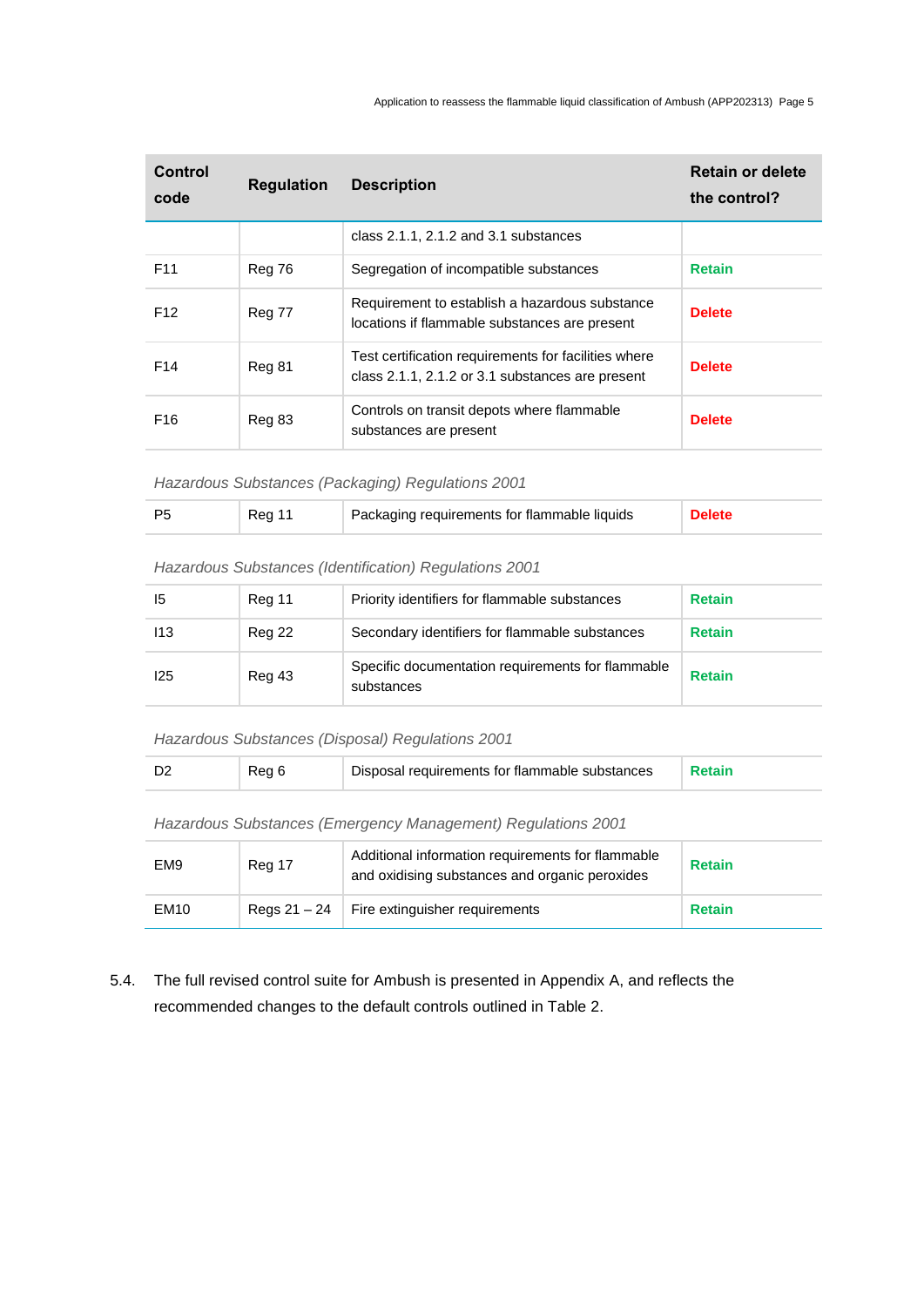# 6. Consideration and Decision

- 6.1. Pursuant to section 63A of the Act, the Committee considered this application to modify or amend the approval of a hazardous substance.
- 6.2. The Committee was satisfied that there was sufficient information to allow a decision to be made on this application.
- 6.3. Having considered the staff advice and the new flashpoint information provided by the applicant, the Committee was satisfied that the flammable liquid classification for Ambush can be downgraded from 3.1C to 3.1D. Accordingly the Committee was satisfied with the revised hazard classifications identified by the staff in Table 1 and confer them accordingly on Ambush.
- 6.4. The Committee noted the staff's recommendation that certain default controls originally applied to the Ambush approval could now be deleted as being unnecessary to manage risks associated with the lower flammable liquid classification. The Committee was satisfied that the revised suite of controls presented in Appendix A of this document take into account and manage all the effects associated with this reassessment application.
- 6.5. Accordingly, the application to modify the flammable liquid classification of Ambush was approved with controls as detailed in full in Appendix A.



Kerry Laing **Date: 9 December 2014** 

**Chair, Decision-making Committee**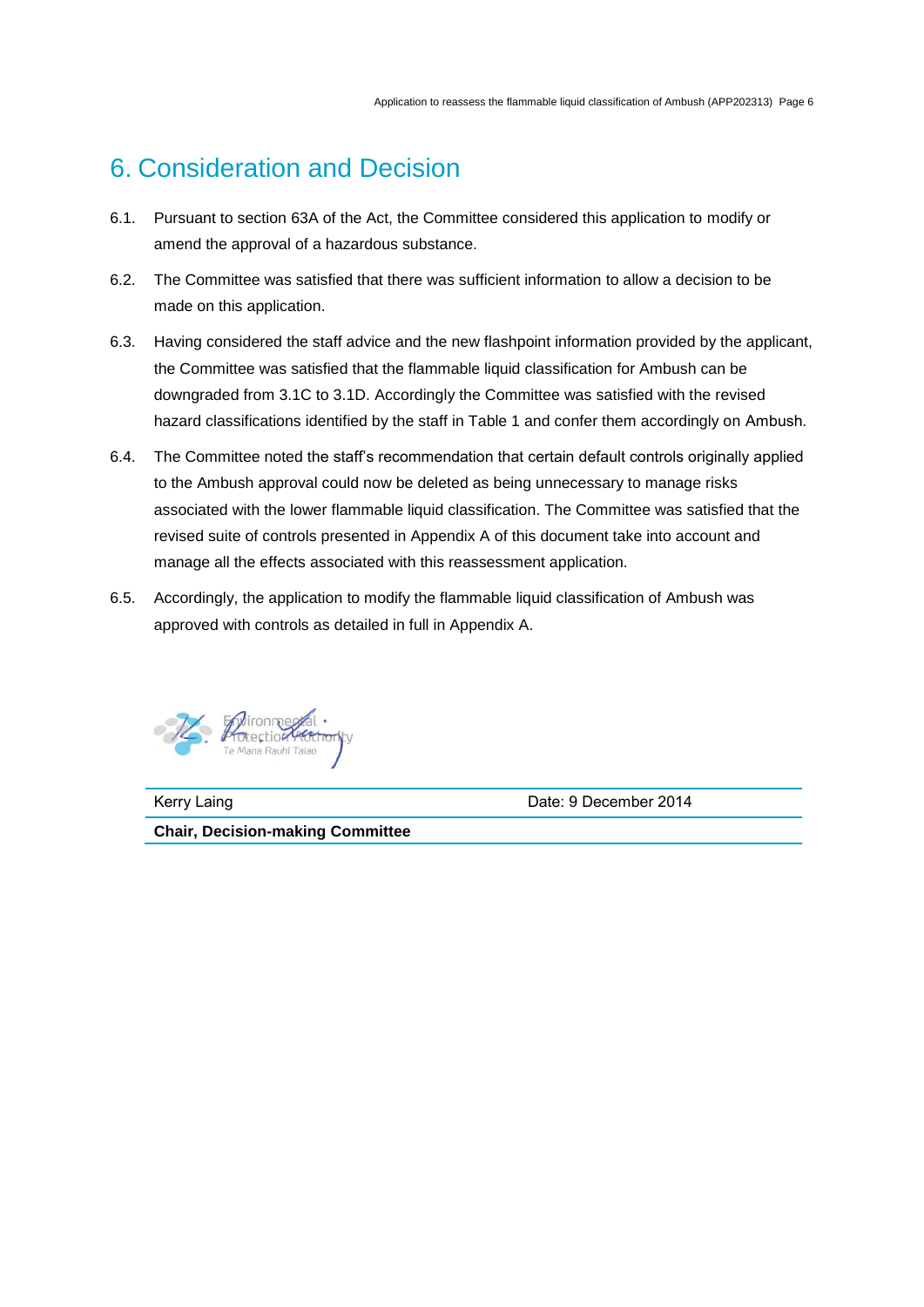# Appendix A: Controls applying to AMBUSH

The controls listed in this Appendix supersede the controls originally applied to the substance at the conclusion of EPA application APP201948. The controls for this substance apply for the indefinite duration of the approval of this substance.

Please refer to the Hazardous Substances Regulations<sup>3</sup> for the requirements prescribed for each control*.*

Table 1: Controls for AMBUSH – codes, regulations and variations

| Code            | <b>Regulation</b> | <b>Description</b>                                                                         | Variation |
|-----------------|-------------------|--------------------------------------------------------------------------------------------|-----------|
| F <sub>2</sub>  | Reg 8             | Restrictions on the carriage of<br>flammable substances on<br>passenger service vehicles   |           |
| F6              | Regs $60 - 70$    | Requirements to prevent<br>unintended ignition of class 2.1.1,<br>2.1.2 and 3.1 substances |           |
| F <sub>11</sub> | Reg 76            | Segregation of incompatible<br>substances                                                  |           |

### **Hazardous Substances (Classes 1 to 5 Controls) Regulations 2001**

### **Hazardous Substances (Classes 6, 8, and 9 Controls) Regulations 2001**

| Code           | <b>Regulation</b> | <b>Description</b>                                                             | <b>Variation</b>                                                                                                                                                                                                                                                                                                                                           |
|----------------|-------------------|--------------------------------------------------------------------------------|------------------------------------------------------------------------------------------------------------------------------------------------------------------------------------------------------------------------------------------------------------------------------------------------------------------------------------------------------------|
| T <sub>1</sub> | Regs 11 - 27      | Limiting exposure to toxic<br>substances through the setting of<br><b>TELs</b> | No ADE, PDE, or TEL values are set for<br>any component of AMBUSH at this time                                                                                                                                                                                                                                                                             |
| T <sub>2</sub> | Regs 29, 30       | Controlling exposure in places of<br>work through the setting of WESs          | No WES values are set for any<br>component of AMBUSH at this time                                                                                                                                                                                                                                                                                          |
| T <sub>3</sub> | Reg 5(1), 6       | Requirements for keeping records of<br>use                                     | The following subclause is added to<br>regulation 6(1) of the Hazardous<br>Substances (Classes 6, 8, and 9<br>Controls) Regulations 2001, after<br>subclause (g):<br>details of measures taken to<br>(h)<br>ensure that there are no<br>adverse effects beyond the<br>boundary of the subject<br>property into an adjoining<br>property or sensitive area. |
| T4             | Reg 7             | Requirements for equipment used to<br>handle substances                        |                                                                                                                                                                                                                                                                                                                                                            |

<sup>3</sup> The regulations can be found on the New Zealand Legislation website[; http://www.legislation.co.nz](http://www.legislation.co.nz/)

 $\overline{a}$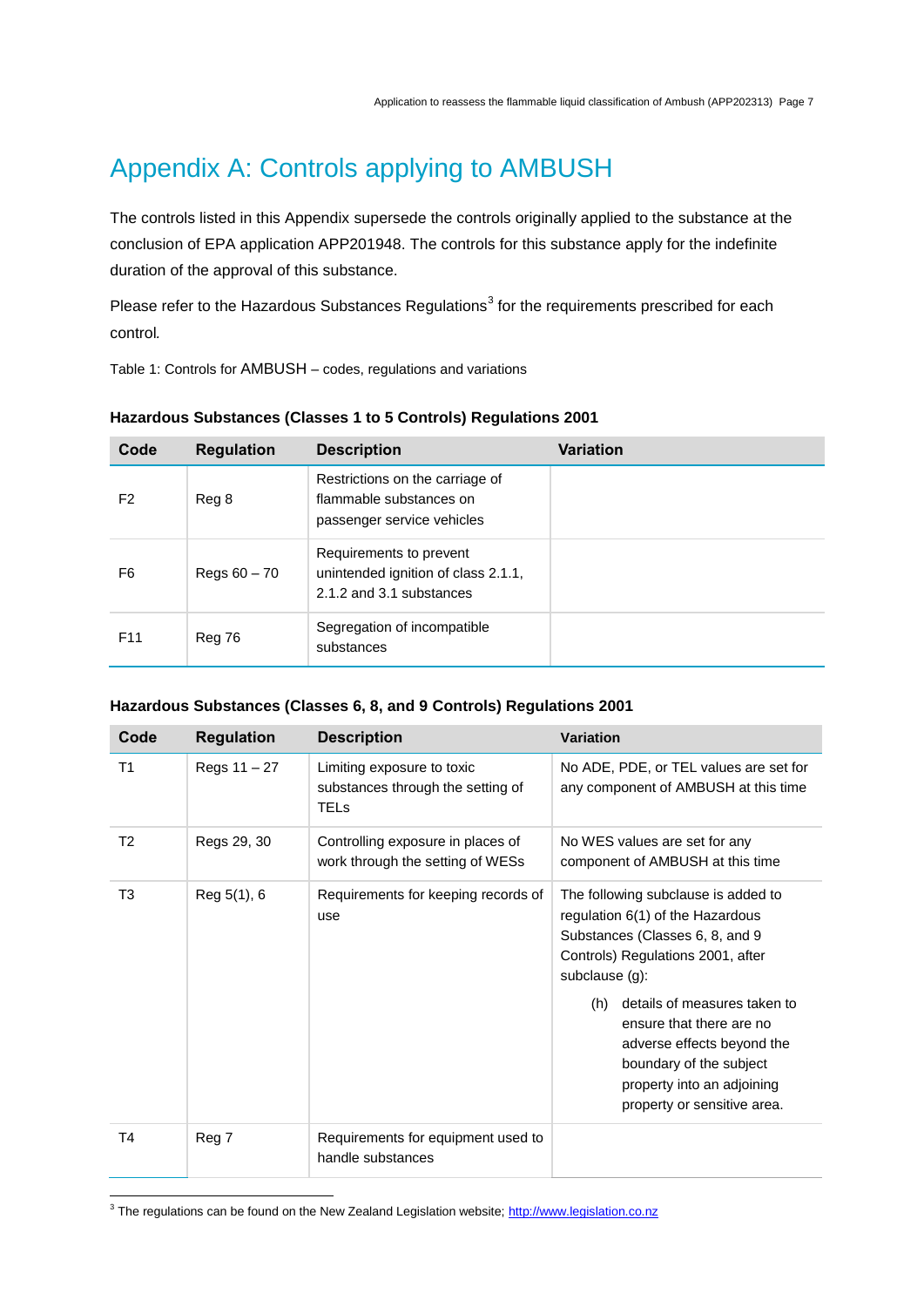| Code           | <b>Regulation</b>                                                                                                                                                                                                                                                                                                       | <b>Description</b>                                                                                                                                   | Variation                                                                                                            |  |  |
|----------------|-------------------------------------------------------------------------------------------------------------------------------------------------------------------------------------------------------------------------------------------------------------------------------------------------------------------------|------------------------------------------------------------------------------------------------------------------------------------------------------|----------------------------------------------------------------------------------------------------------------------|--|--|
| T5             | Reg 8                                                                                                                                                                                                                                                                                                                   | Requirements for protective clothing<br>and equipment                                                                                                |                                                                                                                      |  |  |
|                | 2001 is replaced by:                                                                                                                                                                                                                                                                                                    |                                                                                                                                                      | Subclause (1) of regulation 8 of Hazardous Substances (Classes 6, 8, and 9 Controls) Regulations                     |  |  |
|                |                                                                                                                                                                                                                                                                                                                         | within the Restricted Entry Interval (REI), must meet the following minimum standards for<br>personal protective equipment by wearing the following: | (1A) Any person who is mixing, loading or applying the substance, or entering an application area                    |  |  |
|                |                                                                                                                                                                                                                                                                                                                         | Full Personal Protective Equipment (PPE)                                                                                                             |                                                                                                                      |  |  |
|                | $\bullet$                                                                                                                                                                                                                                                                                                               | Chemical resistant coveralls.                                                                                                                        |                                                                                                                      |  |  |
|                | $\bullet$                                                                                                                                                                                                                                                                                                               | Chemical resistant gloves.                                                                                                                           |                                                                                                                      |  |  |
|                |                                                                                                                                                                                                                                                                                                                         | Chemical resistant footwear plus socks.                                                                                                              |                                                                                                                      |  |  |
|                |                                                                                                                                                                                                                                                                                                                         | Protective eyewear.                                                                                                                                  |                                                                                                                      |  |  |
|                |                                                                                                                                                                                                                                                                                                                         | Chemical resistant headgear for overhead exposures.                                                                                                  |                                                                                                                      |  |  |
|                |                                                                                                                                                                                                                                                                                                                         | Respiratory Protective Equipment (RPE):                                                                                                              |                                                                                                                      |  |  |
|                |                                                                                                                                                                                                                                                                                                                         | to the substance in dust, mist, gas or vapour forms of the substance.                                                                                | Respiratory protection equipment appropriate to protect against respiratory exposure                                 |  |  |
|                | (1B) The requirements of (1A) do not apply to a person who is applying the substance using a<br>vehicle, and where that person is operating the vehicle from within a fully-enclosed cab<br>equipped with protective equipment to prevent contact with, and inhalation of, the substance.                               |                                                                                                                                                      |                                                                                                                      |  |  |
|                | The following subclauses are added after subclause (5) of regulation 8 of Hazardous Substances<br>(Classes 6, 8, and 9 Controls) Regulations 2001:                                                                                                                                                                      |                                                                                                                                                      |                                                                                                                      |  |  |
|                | <b>LABEL STATEMENT</b>                                                                                                                                                                                                                                                                                                  |                                                                                                                                                      |                                                                                                                      |  |  |
|                | (6) Where PPE is prescribed under (1A), a person must not supply a hazardous substance to any<br>other person unless the substance label specifies the PPE and RPE required to be worn during<br>the following lifecycle stages, in accordance with (1A): mixing, loading, application, re-entry<br>into treated areas. |                                                                                                                                                      |                                                                                                                      |  |  |
|                | A person who is in charge of a hazardous substance must ensure that the substance label<br>(7)<br>shows the information required by (6).                                                                                                                                                                                |                                                                                                                                                      |                                                                                                                      |  |  |
| T7             | Reg 10                                                                                                                                                                                                                                                                                                                  | Restrictions on the carriage of toxic<br>or corrosive substances on<br>passenger service vehicles                                                    | The maximum quantity of this substance<br>that can be carried on a passenger<br>service vehicle is 1.0 L per package |  |  |
| E1             | Regs 32 - 45                                                                                                                                                                                                                                                                                                            | Limiting exposure to ecotoxic<br>substances through the setting of<br><b>EELs</b>                                                                    | No EEL values are set at this time and<br>the default EELs are deleted                                               |  |  |
| E <sub>2</sub> | Regs 46 - 48                                                                                                                                                                                                                                                                                                            | Restrictions on use of substances in<br>application areas                                                                                            |                                                                                                                      |  |  |
| E <sub>3</sub> | Reg 49                                                                                                                                                                                                                                                                                                                  | Controls relating to protection of<br>terrestrial invertebrates e.g.<br>beneficial insects                                                           |                                                                                                                      |  |  |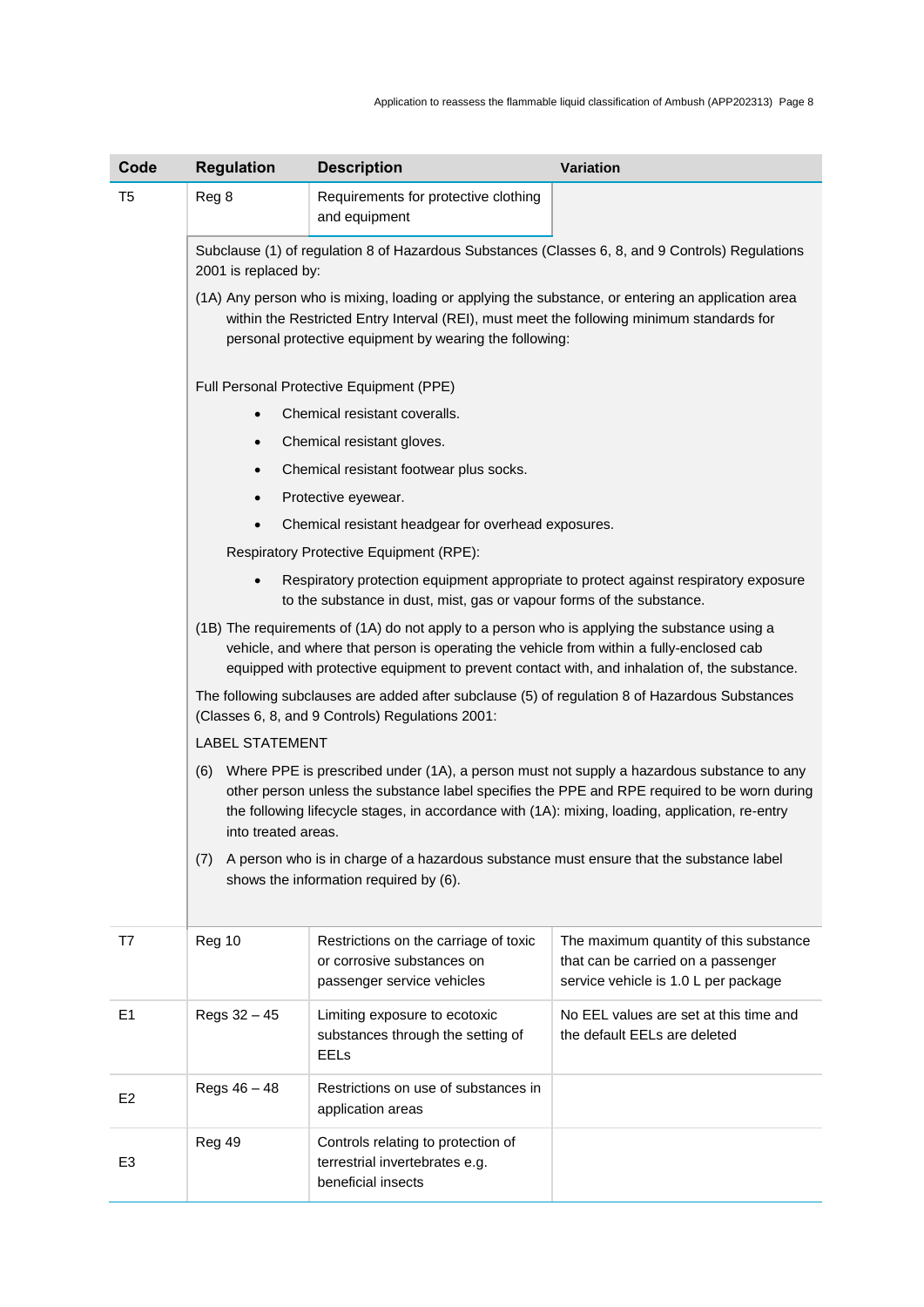| Code           | <b>Regulation</b> | <b>Description</b>                                      | <b>Variation</b>                                                                                                                                                                                                                                                                                                                                              |
|----------------|-------------------|---------------------------------------------------------|---------------------------------------------------------------------------------------------------------------------------------------------------------------------------------------------------------------------------------------------------------------------------------------------------------------------------------------------------------------|
| E <sub>5</sub> | Regs 5(2), 6      | Requirements for keeping records of<br>use              | The following subclause is added to<br>regulation 6(1) of the Hazardous<br>Substances (Classes 6, 8, and 9<br>Controls) Regulations 2001, after<br>subclause $(g)$ :<br>details of measures taken to<br>(h)<br>ensure that there are no<br>adverse effects beyond the<br>boundary of the subject<br>property into an adjoining<br>property or sensitive area. |
| E <sub>6</sub> | Reg 7             | Requirements for equipment used to<br>handle substances |                                                                                                                                                                                                                                                                                                                                                               |

## **Hazardous Substances (Identification) Regulations 2001**

| Code      | <b>Regulation</b>                    | <b>Description</b>                                                                                                          | <b>Variation</b>                     |                                          |
|-----------|--------------------------------------|-----------------------------------------------------------------------------------------------------------------------------|--------------------------------------|------------------------------------------|
| $\vert$ 1 | Regs 6, 7, 32 -<br>$35, 36(1) - (7)$ | Identification requirements, duties of<br>persons in charge, accessibility,<br>comprehensibility, clarity and<br>durability |                                      |                                          |
| 13        | Reg 9                                | Priority identifiers for ecotoxic<br>substances                                                                             |                                      |                                          |
| 15        | Reg 11                               | Priority identifiers for flammable<br>substances                                                                            |                                      |                                          |
| 18        | Reg 14                               | Priority identifiers for toxic<br>substances                                                                                |                                      |                                          |
| 9         | Reg 18                               | Secondary identifiers for all<br>hazardous substances                                                                       |                                      |                                          |
| 111       | Reg 20                               | Secondary identifiers for ecotoxic<br>substances                                                                            |                                      |                                          |
| 113       | Reg 22                               | Secondary identifiers for flammable<br>substances                                                                           |                                      |                                          |
| 116       | Reg 25                               | Secondary identifiers for toxic<br>substances                                                                               | as required by Regulation 25e        | Revised cut-offs for component labelling |
|           |                                      |                                                                                                                             | <b>HSNO</b><br><b>Classification</b> | Cut-off for label<br>% (I16)             |
|           |                                      |                                                                                                                             | 6.5A, 6.5B, 6.6A,<br>6.7A            | 0.1                                      |
|           |                                      |                                                                                                                             | 6.6B                                 | 1                                        |
|           |                                      |                                                                                                                             | 6.7B                                 | 1                                        |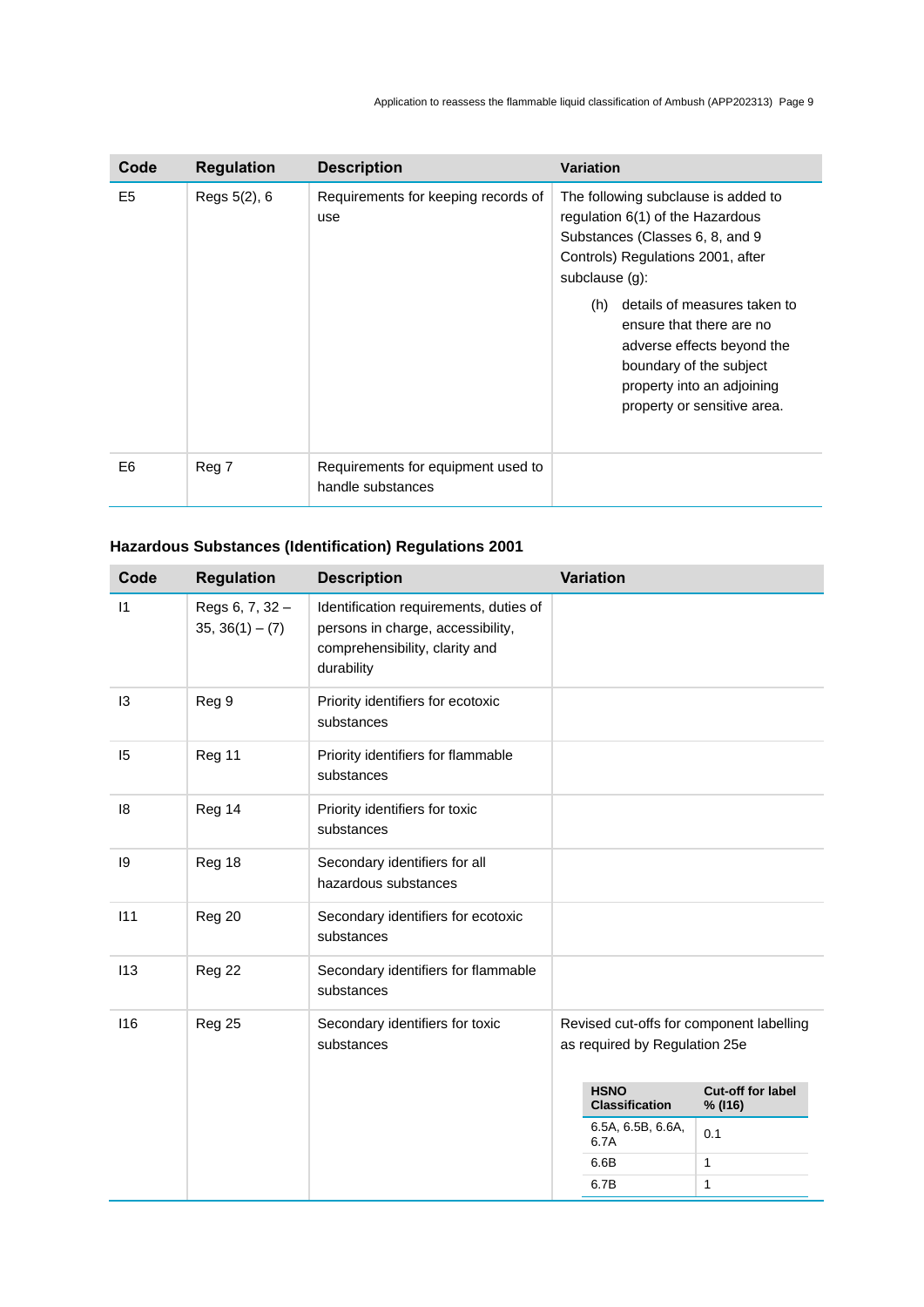| Code | <b>Regulation</b>          | <b>Description</b>                                                                                            | <b>Variation</b> |     |
|------|----------------------------|---------------------------------------------------------------------------------------------------------------|------------------|-----|
|      |                            |                                                                                                               | 6.8A, 6.8C       | 0.3 |
|      |                            |                                                                                                               | 6.8B             | 3   |
|      |                            |                                                                                                               | 6.9A, 6.9B       | 10  |
| 117  | Reg 26                     | Use of generic names                                                                                          |                  |     |
| 118  | Reg 27                     | Requirements for using<br>concentration ranges                                                                |                  |     |
| 119  | Regs 29 - 31               | Additional information requirements,<br>including situations where<br>substances are in multiple<br>packaging |                  |     |
| 121  | Regs 37 - 39,<br>$47 - 50$ | General documentation<br>requirements                                                                         |                  |     |
| 123  | Reg 41                     | Specific documentation<br>requirements for ecotoxic<br>substances                                             |                  |     |
| 125  | Reg 43                     | Specific documentation<br>requirements for flammable<br>substances                                            |                  |     |
| 128  | Reg 46                     | Specific documentation<br>requirements for toxic substances                                                   |                  |     |
| 129  | Regs 51, 52                | Signage requirements                                                                                          |                  |     |
| 130  | Reg 53                     | Advertising corrosive and toxic<br>substances                                                                 |                  |     |

# **Hazardous Substances (Packaging) Regulations 2001**

| Code            | <b>Regulation</b>     | <b>Description</b>                                                                                                | <b>Variation</b> |
|-----------------|-----------------------|-------------------------------------------------------------------------------------------------------------------|------------------|
| P <sub>1</sub>  | Regs 5, 6, 7(1),<br>8 | General packaging requirements                                                                                    |                  |
| P <sub>3</sub>  | Reg 9                 | Criteria that allow substances to be<br>packaged to a standard not meeting<br>Packing Group I, II or III criteria |                  |
| P <sub>13</sub> | Reg 19                | Packaging requirements for toxic<br>substances                                                                    |                  |
| P <sub>15</sub> | Reg 21                | Packaging requirements for ecotoxic<br>substances                                                                 |                  |
| PG <sub>3</sub> | Schedule 3            | Packaging requirements equivalent<br>to UN Packing Group III                                                      |                  |
| PS4             | Schedule 4            | Packaging requirements as<br>specified in Schedule 4                                                              |                  |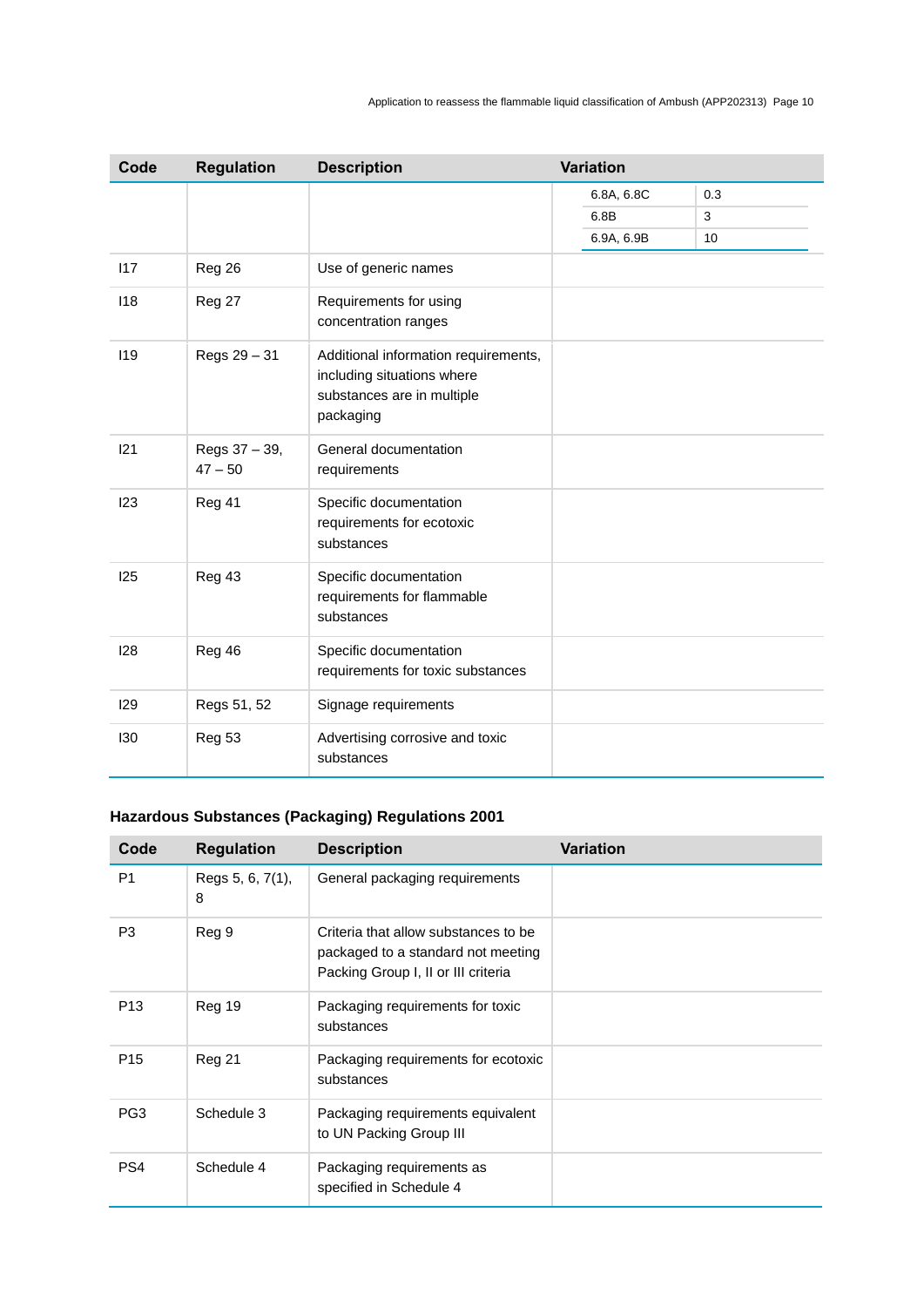| Code           | <b>Regulation</b> | <b>Description</b>                                                                                 | <b>Variation</b> |
|----------------|-------------------|----------------------------------------------------------------------------------------------------|------------------|
| D <sub>2</sub> | Reg 6             | Disposal requirements for<br>flammable substances                                                  |                  |
| D <sub>4</sub> | Reg 8             | Disposal requirements for toxic and<br>corrosive substances                                        |                  |
| D <sub>5</sub> | Reg 9             | Disposal requirements for ecotoxic<br>substances                                                   |                  |
| D <sub>6</sub> | Reg 10            | Disposal requirements for packages                                                                 |                  |
| D7             | Regs 11, 12       | Information requirements for<br>manufacturers, importers and<br>suppliers, and persons in charge   |                  |
| D <sub>8</sub> | Regs 13, 14       | Documentation requirements for<br>manufacturers, importers and<br>suppliers, and persons in charge |                  |

## **Hazardous Substances (Disposal) Regulations 2001**

## **Hazardous Substances (Emergency Management) Regulations 2001**

| Code            | <b>Regulation</b>          | <b>Description</b>                                                                                     | <b>Variation</b>                                                                                                                                                                                                                                                       |
|-----------------|----------------------------|--------------------------------------------------------------------------------------------------------|------------------------------------------------------------------------------------------------------------------------------------------------------------------------------------------------------------------------------------------------------------------------|
| EM <sub>1</sub> | Regs $6, 7, 9 -$<br>11     | Level 1 information requirements for<br>suppliers and persons in charge                                |                                                                                                                                                                                                                                                                        |
| EM <sub>6</sub> | Reg 8(e)                   | Information requirements for toxic<br>substances                                                       |                                                                                                                                                                                                                                                                        |
| EM7             | Reg 8(f)                   | Information requirements for<br>ecotoxic substances                                                    |                                                                                                                                                                                                                                                                        |
| EM <sub>8</sub> | Regs 12 - 16,<br>$18 - 20$ | Level 2 information requirements for<br>suppliers and persons in charge                                |                                                                                                                                                                                                                                                                        |
| EM <sub>9</sub> | Reg 17                     | Additional information requirements<br>for flammable and oxidising<br>substances and organic peroxides |                                                                                                                                                                                                                                                                        |
| <b>EM10</b>     | Regs 21 - 24               | Fire extinguisher requirements                                                                         |                                                                                                                                                                                                                                                                        |
| <b>EM11</b>     | Regs 25 - 34               | Level 3 emergency management<br>requirements: duties of person in<br>charge, emergency response plans  |                                                                                                                                                                                                                                                                        |
| <b>EM12</b>     | Regs $35 - 41$             | Level 3 emergency management<br>requirements: secondary<br>containment                                 | The following subclauses are added<br>after subclause (3) of regulation 36:<br>For the purposes of this regulation,<br>(4)<br>and regulations 37 to 40, where<br>this substance is contained in<br>pipework that is installed and<br>operated so as to manage any loss |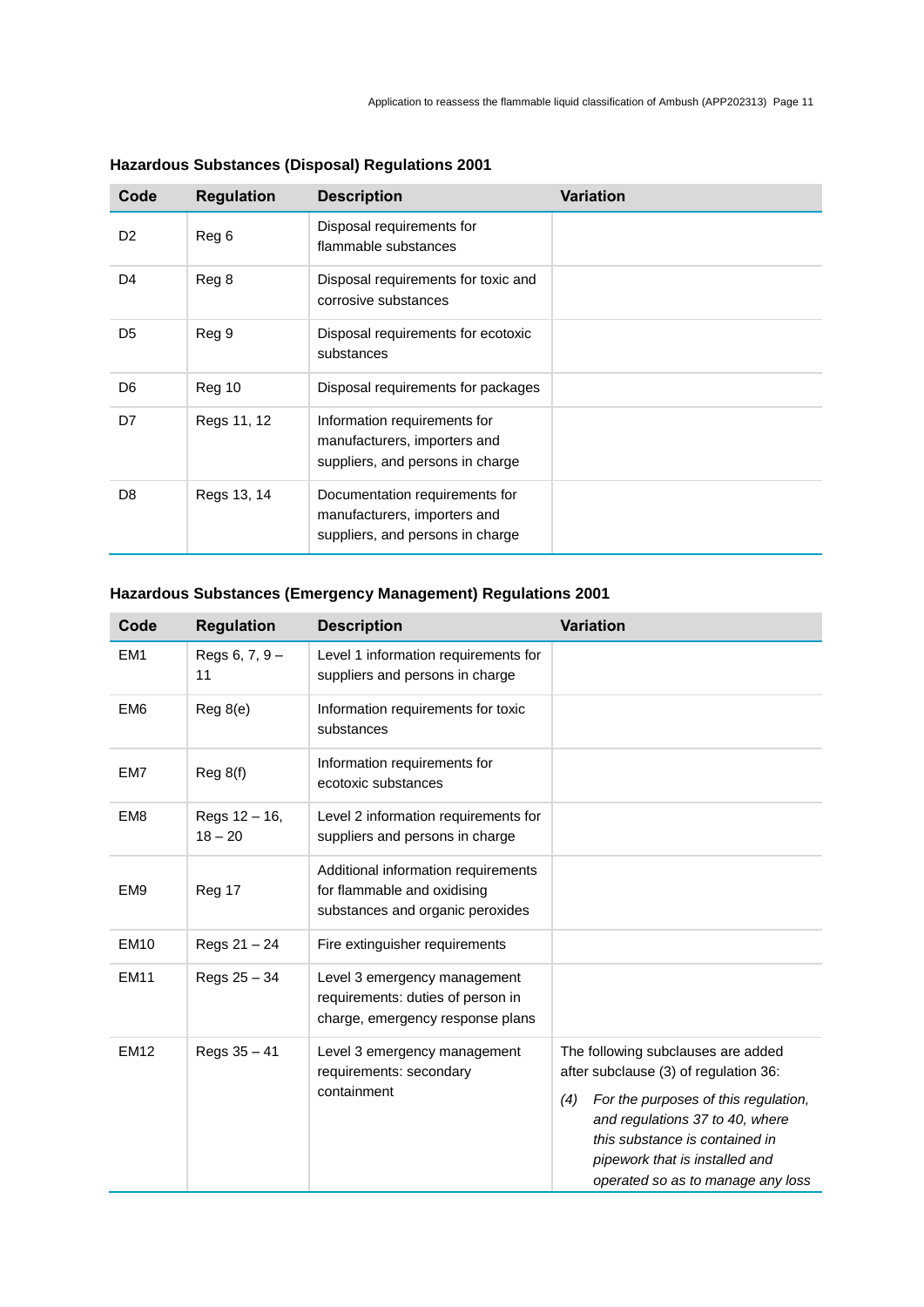| Code        | <b>Regulation</b> | <b>Description</b>                                    |     | <b>Variation</b>                                                                                                                          |
|-------------|-------------------|-------------------------------------------------------|-----|-------------------------------------------------------------------------------------------------------------------------------------------|
|             |                   |                                                       |     | of containment in the pipework it-                                                                                                        |
|             |                   |                                                       |     | is not to be taken into account<br>(a)<br>in determining whether a<br>place is required to have a<br>secondary containment<br>system; and |
|             |                   |                                                       |     | is not required to be located in<br>(b)<br>a secondary containment<br>system.                                                             |
|             |                   |                                                       | (5) | In this clause, pipework-                                                                                                                 |
|             |                   |                                                       |     | means piping that-<br>(a)                                                                                                                 |
|             |                   |                                                       |     | is connected to a<br>(i)<br>stationary container; and                                                                                     |
|             |                   |                                                       |     | is used to transfer a<br>(ii)<br>hazardous substance<br>into or out of the<br>stationary container; an                                    |
|             |                   |                                                       |     | includes a process pipeline or<br>(b)<br>a transfer line.                                                                                 |
| <b>EM13</b> | Reg 42            | Level 3 emergency management<br>requirements: signage |     |                                                                                                                                           |

## **Hazardous Substances and New Organisms (Personnel Qualifications) Regulations 2001**

| Code | <b>Regulation</b> | <b>Description</b>                                                                              | <b>Variation</b> |
|------|-------------------|-------------------------------------------------------------------------------------------------|------------------|
| AH 1 | Regs $4-6$        | Approved Handler requirements<br>(including test certificate and<br>qualification requirements) |                  |

### **Hazardous Substances (Tank Wagon and Transportable Containers) Regulations 2004**

| Code  | <b>Regulation</b> | <b>Description</b>               | Variation |
|-------|-------------------|----------------------------------|-----------|
| Tank  | Regs 4 to 43 as   | Controls relating to tank wagons |           |
| Wagon | applicable        | and transportable containers.    |           |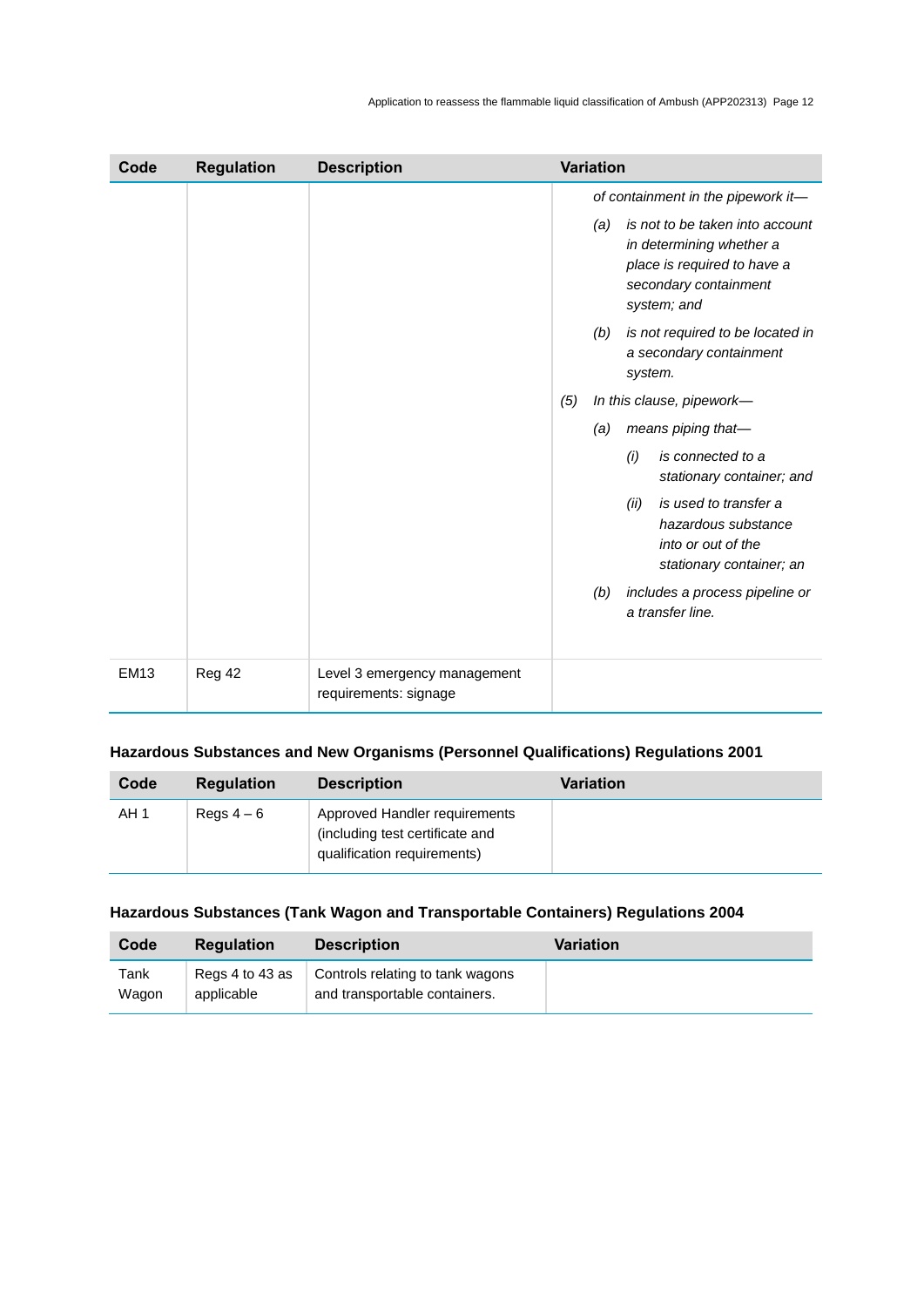## **Schedule 8 of the Hazardous Substances (Dangerous Goods and Scheduled Toxic Substances) Transfer Notice 2004**

| Code  | Regulation | Description                                                                                                                                                                                                                                                                                                                                                  | Variation                                                                                                                                                                                                                                                                                                                                                                                                                                                          |
|-------|------------|--------------------------------------------------------------------------------------------------------------------------------------------------------------------------------------------------------------------------------------------------------------------------------------------------------------------------------------------------------------|--------------------------------------------------------------------------------------------------------------------------------------------------------------------------------------------------------------------------------------------------------------------------------------------------------------------------------------------------------------------------------------------------------------------------------------------------------------------|
| Sch 8 | Schedule 8 | This schedule prescribes the controls for<br>stationary container systems. The requirements<br>of this schedule are detailed in the consolidated<br>version of the Hazardous Substances<br>(Dangerous Goods and Schedule Toxic<br>Substances) Transfer Notice 2004, available<br>from<br>http://www.epa.govt.nz/Publications/Transfer-<br>Notice-35-2004.pdf | The controls relating to<br>stationary container systems,<br>secondary containment and<br>unintended ignition of flammable<br>substances, as set out in<br>Schedule 8.of the Hazardous<br>Substances (Dangerous Goods<br>and Scheduled Toxic<br>Substances) Transfer Notice<br>2004 (Supplement to the New<br>Zealand Gazette, 26 March<br>2004, No. 35, page 767), as<br>amended, shall apply to this<br>substance, notwithstanding<br>clause 1(1) of Schedule 8. |

## **Schedule 9 of the Hazardous Substances (Dangerous Goods and Scheduled Toxic Substances) Transfer Notice 2004**

| Code  | Regulation | Description                                                                                                                                                                                                                                                                                                                                                   | Variation                                                                                                                                                                                                                                                                                                                                                                                                                                                           |
|-------|------------|---------------------------------------------------------------------------------------------------------------------------------------------------------------------------------------------------------------------------------------------------------------------------------------------------------------------------------------------------------------|---------------------------------------------------------------------------------------------------------------------------------------------------------------------------------------------------------------------------------------------------------------------------------------------------------------------------------------------------------------------------------------------------------------------------------------------------------------------|
| Sch 9 | Schedule 9 | This schedule prescribes the controls relating<br>to secondary containment. The requirements of<br>this schedule are detailed in the consolidated<br>version of the Hazardous Substances<br>(Dangerous Goods and Schedule Toxic<br>Substances) Transfer Notice 2004, available<br>from<br>http://www.epa.govt.nz/Publications/Transfer-<br>Notice-35-2004.pdf | The controls relating to<br>stationary container systems,<br>secondary containment and<br>unintended ignition of flammable<br>substances, as set out in<br>Schedule 9 of the Hazardous<br>Substances (Dangerous Goods)<br>and Scheduled Toxic<br>Substances) Transfer Notice<br>2004 (Supplement to the New<br>Zealand Gazette, 26 March<br>2004, No. 35, page 767), as<br>amended, shall apply to this<br>substance, notwithstanding<br>clause 1(1) of Schedule 9. |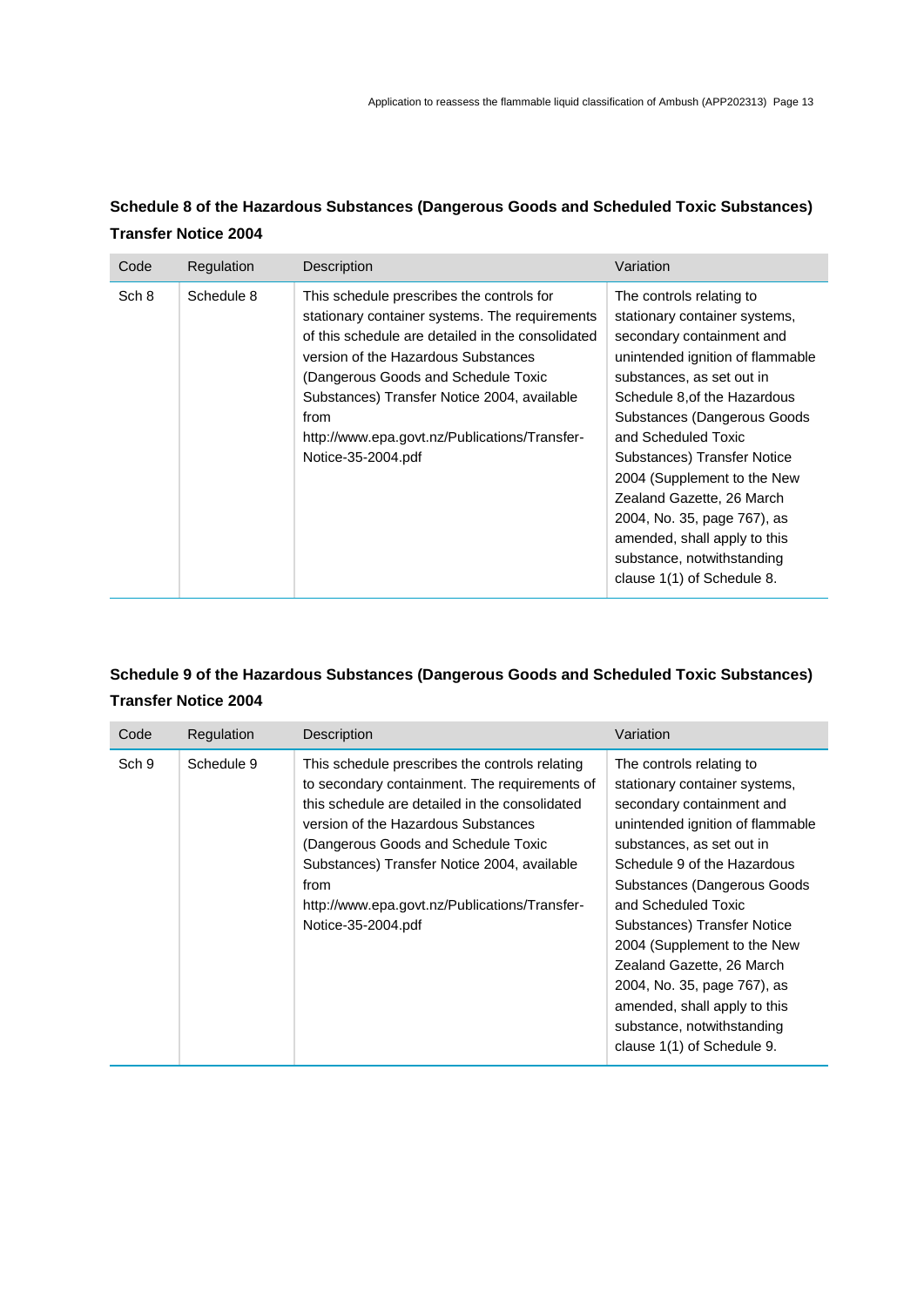| Code              | Regulation  | Description                                                                                                                                                                                                                                                                                                                                                                                                           | Variation                                                                                                                                                                                                                                                                                                                                                                                                                                                         |
|-------------------|-------------|-----------------------------------------------------------------------------------------------------------------------------------------------------------------------------------------------------------------------------------------------------------------------------------------------------------------------------------------------------------------------------------------------------------------------|-------------------------------------------------------------------------------------------------------------------------------------------------------------------------------------------------------------------------------------------------------------------------------------------------------------------------------------------------------------------------------------------------------------------------------------------------------------------|
| Sch <sub>10</sub> | Schedule 10 | This schedule prescribes the controls for the<br>adverse effects of unintended ignition of class 2<br>and 3.1 flammable substances. The<br>requirements of this schedule are detailed in<br>the consolidated version of the Hazardous<br>Substances (Dangerous Goods and Schedule<br>Toxic Substances) Transfer Notice 2004,<br>available from<br>http://www.epa.govt.nz/Publications/Transfer-<br>Notice-35-2004.pdf | The controls relating to<br>stationary container systems,<br>secondary containment and<br>unintended ignition of flammable<br>substances, as set out in<br>Schedule 10 of the Hazardous<br>Substances (Dangerous Goods<br>and Scheduled Toxic<br>Substances) Transfer Notice<br>2004 (Supplement to the New<br>Zealand Gazette, 26 March<br>2004, No. 35, page 767), as<br>amended, shall apply to this<br>substance, notwithstanding<br>clause 1 of Schedule 10. |

### **Schedule 10 of the Hazardous Substances (Dangerous Goods and Scheduled Toxic Substances) Transfer Notice 2004**

# Additional controls

| Code  | <b>Regulation</b> | <b>Description</b>                                                       |  |
|-------|-------------------|--------------------------------------------------------------------------|--|
| Water | 77A               | The substance must not be applied onto, over or into water. <sup>4</sup> |  |

### **CONTROL R-3: Application parameters**

(1) The person in charge of the application of a substance and any person applying the substance must ensure that application of the substance is carried out in accordance with the following application restrictions:

The substance may be applied at a maximum rate of 1425 g pirimiphos-methyl / ha, with a maximum application frequency of 4 times per crop cycle.

### LABEL STATEMENT

- (2) A person must not supply a hazardous substance to any other person unless the substance label shows the following information:
	- (a) the maximum application rate;
	- (b) the maximum application frequency.
- (3) A person who is in charge of a hazardous substance must ensure that the substance label shows the information required by (2).

### **CONTROL R-4: Spray drift mitigation**

(1) No person may apply the substance in a manner that results in adverse effects beyond the boundary of the subject property.

 $\overline{a}$ <sup>4</sup> where 'water' means water in all its physical forms, whether flowing or not, and whether over or under ground, but does not include water in any form while in a pipe, tank or cistern or water used in the dilution of the substance prior to application.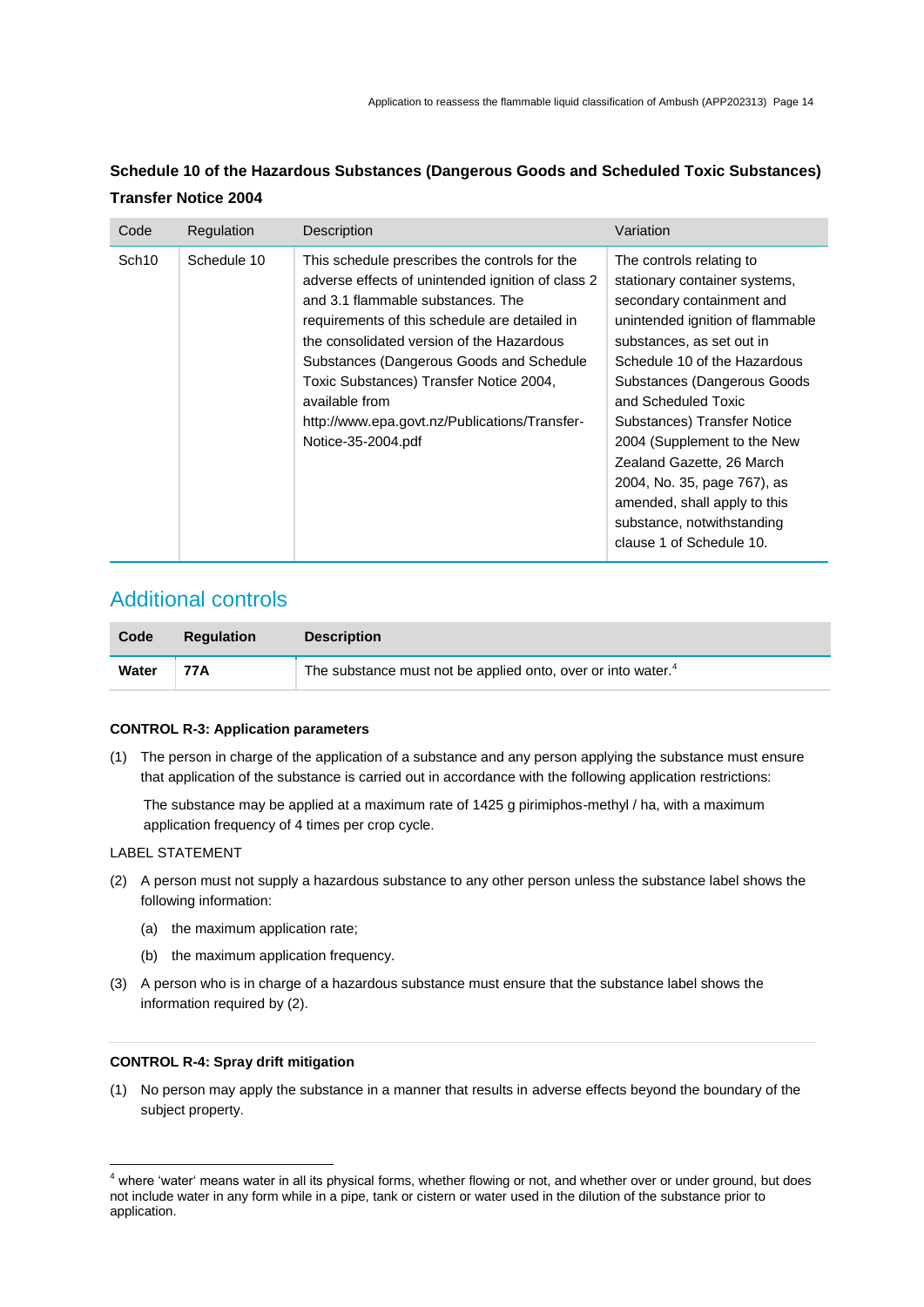(2) Any person applying the substance must take all reasonable care to avoid off-target movement of the substance.

### LABEL STATEMENT

(3) The following statement must appear on the substance label:

*The person applying this substance must not cause adverse effects beyond the boundary of the treated property, and must also avoid adverse effects from spray drift occurring. Mitigation measures employed must be recorded as part of the application records.*

- (4) A person must not supply a hazardous substance to any other person unless the substance label includes the statement specified in (3).
- (5) A person who is in charge of a hazardous substance must ensure that the substance label shows the information required by (3).

### **CONTROL R-7: Restriction on method of application**

(1) A person must not apply the substance, unless applied in accordance with the following: When the substance is applied indoors, application using hand-gun spray equipment is not *permitted.*

### LABEL STATEMENT

- (2) A person must not supply a hazardous substance to any other person unless the substance label specifies the application equipment or techniques that may be used to apply the substance, in accordance with (1).
- (3) A person who is in charge of a hazardous substance must ensure that the substance label shows the information required by (2).

#### **CONTROL/LABEL STATEMENT R-8: Identification as an organophosphate substance**

- (1) A person must not supply a hazardous substance to any other person unless the substance label clearly states that the substance is an organophosphate -containing substance.
- (2) A person who is in charge of a hazardous substance must ensure that the substance label shows the information required by (1).

### **CONTROL/LABEL STATEMENT R-9: Label warning of effects on bees**

(1) A person must not supply a hazardous substance to any other person unless the substance label shows the following statement (or equivalent):

*This product is very toxic to bees. Do not apply this product to any plant or tree likely to be visited by bees—*

- *(a) at the time of application; or*
- *(b) immediately after application until spray has dried; or*
- *(c) in areas where bees are foraging.*
- (2) A person who is in charge of a hazardous substance must ensure that the substance label shows the information required by (1).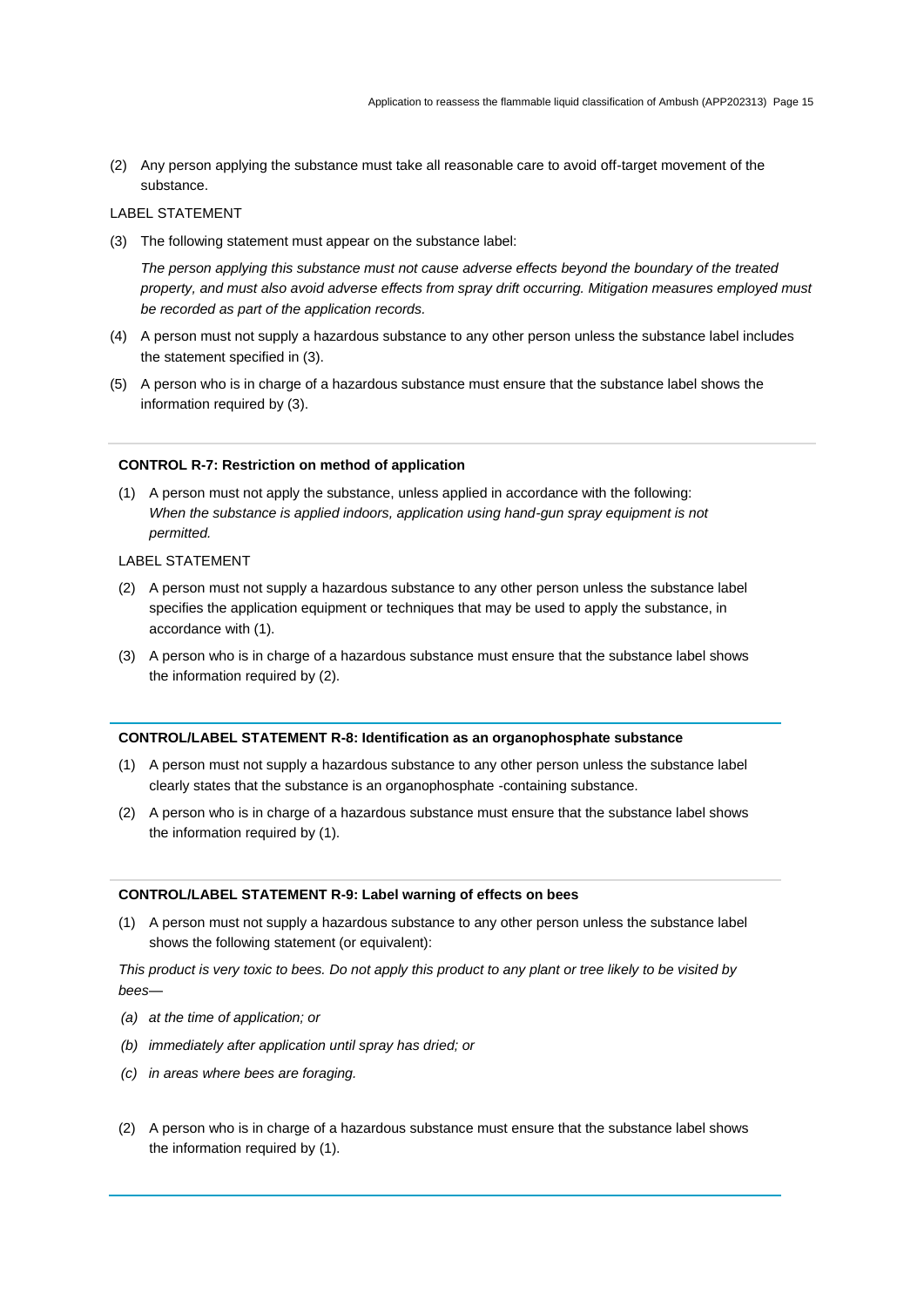### **This control applies only to outdoor applications:**

### **CONTROL R-11: Notification**

- (1) For wide-dispersive applications, no person may apply, or engage another person to apply, the substance unless that person has given written notice of the proposed application to any person likely to be directly affected by the application, including occupiers and owners of land, dwellings or buildings or property that is immediately abutting the application area.
- (2) The notice referred to in subclause (1) must—
	- (a) be given at least 2 working days but no more than 4 weeks in advance of each application; and
	- (b) specify the following:
		- (i) the location of application area that the substance will be applied to;
		- (ii) the date and approximate duration of each application;
		- (iii) the steps to be taken by the notified parties to avoid exposure;
		- (iv) the name of the organisation/s undertaking the application;
		- (v) contact details for the person in charge of the application (phone, email or postal address, including a contact number for immediate contact during application).

### LABEL STATEMENT

- (3) A person must not supply a hazardous substance to any other person unless the substance label shows that notification of affected parties and neighbours, in accordance with the requirements of (1) and (2), must be carried out in advance of the application.
- (4) A person who is in charge of a hazardous substance must ensure that the substance label shows the information required by (3).

#### **CONTROL R-12: Restricted Entry Interval (REI)**

- (1) The REI for this substance is 12 hours.
- (2) The person in charge of the application area shall ensure that no person who is authorised to be there enters the application area until the end of the REI.
- (3) Despite (2), a person may enter the application area before the end of the REI—
	- (a) if PPE and RPE is worn as if that person is applying the substance; and
	- (b) if entering an indoor treated area, for the purpose of carrying out tasks associated with ventilation of the building or structure.

#### LABEL STATEMENT

- (4) A person must not supply a hazardous substance to any other person unless the substance label shall show the requirements for the REIs and corresponding PPE, in accordance with (1) to (3).
- (5) A person who is in charge of a hazardous substance must ensure that the substance label shows the information required by (4).

### **CONTROL R-13: Approved handler requirements**

(1) The requirements of regulation 9 of Hazardous Substances (Classes 6, 8, and 9 Controls) Regulations 2001, and regulations 4 to 6 of Hazardous Substances (Personnel Qualifications) Regulations 2001 apply to this substance.

LABEL STATEMENT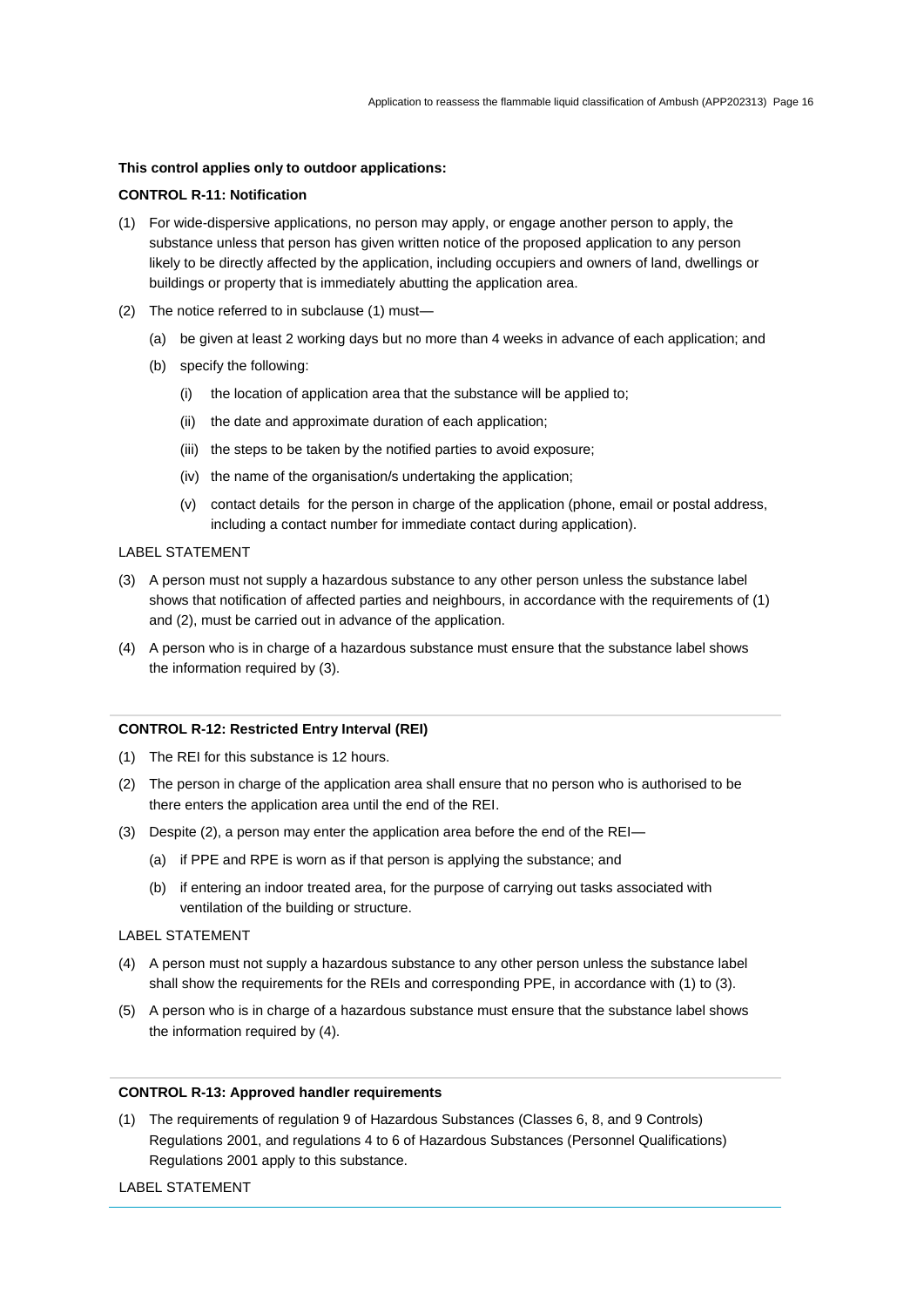- (2) A person must not supply a hazardous substance to any other person unless the substance label specifies that the substance must only be applied by an approved handler, or under the direct supervision of an approved handler.
- (3) A person who is in charge of a hazardous substance must ensure that the substance label shows the information required by (2).

This regulation is inserted immediately after regulation 9:

### **9A Exception to approved handler requirement for transportation of packaged substances**

- (1) Regulation 9 is deemed to be complied with if—
	- (a) in the case of a hazardous substance being transported on land,—
		- (i) in the case of a substance being transported by rail, the person who drives the rail vehicle that is transporting the substance is fully trained in accordance with the approved safety system for the time being approved under section 6D of the Transport Services Licensing Act 1989; and
		- (ii) in every other case, the person who drives, loads, and unloads the vehicle that is transporting the substance has a current dangerous goods endorsement on his or her driver licence; and
		- (iii) in all cases, Land Transport Rule: Dangerous Goods 1999 (Rule 45001) is complied with; or
	- (b) in the case of a hazardous substance being transported by sea, one of the following is complied with:
		- (i) Maritime Rules: Part 24A Carriage of Cargoes Dangerous Goods (MR024A):
		- (ii) International Maritime Dangerous Goods Code; or
	- (c) in the case of a hazardous substance being transported by air, Part 92 of the Civil Aviation Rules is complied with.
- (2) Subclause (1)(a)—
	- (a) does not apply to a tank wagon or a transportable container to which the Hazardous Substances (Tank Wagons and Transportable Containers) Regulations 2004 applies; but
	- (b) despite paragraph (a), does apply to an intermediate bulk container that complies with chapter 6.5 of the UN Model Regulations.
- $(3)$  Subclause  $(1)(c)$ 
	- (a) applies to pilots, aircrew, and airline ground personnel loading and managing hazardous substances within an aerodrome; but
	- (b) does not apply to the handling of a hazardous substance in any place that is not within an aerodrome.
- (4) In this regulation, **UN Model Regulations** means the 17<sup>th</sup> revised edition of the Recommendation on the Transport of Dangerous Goods Model Regulations, published in 2011 by the United Nations.

The regulations apply to this substance as if the following regulation was inserted immediately after regulation 9A:

### **9B Exception to approved handler requirement for aerial application of certain substances**

Regulation 9 is deemed to be complied with if, in the case of the aerial application of a hazardous substance, the person who carries out the application has a current pilot chemical rating in accordance